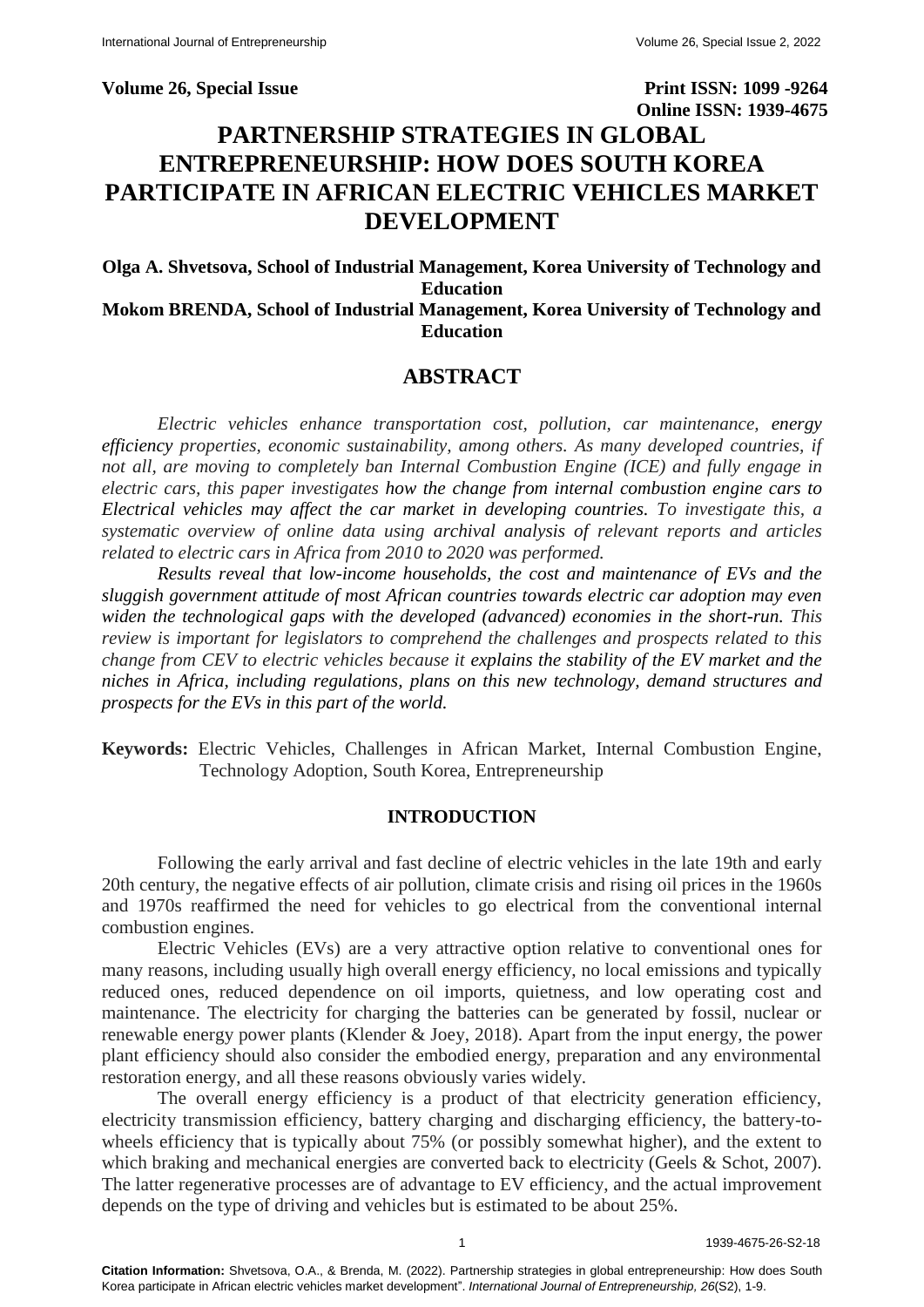EVs were invented already in the 19th century, but a major deficiency that is holding back their massive use is the short driving range, limited by the batteries, as well as the currently high cost of batteries if the range is made comparable to that of conventional vehicles. A combination of battery technology and cost improvements, with prospects for further improvements in the relatively near future, alongside with government subsidies of one type or another, made EVs a major target for vehicle development in the world.

Considering that developing countries and the African continent in particular has served as dumping ground for both second-handed vehicles and manufacturing-defaulted vehicles from Europe, North America and Asia amongst others. Some of the world`s most powerful economies (e.g. Norway, Germany, South Korea, part of U.S etc.) have announced their plans to ban fossil energy using vehicles from 2025 through 2027. Others have extended their ban period to 2035 through 2050.

In a short term, the market for second-handed (used) electric vehicles will surface worldwide. There are 3 main research questions are announced in this paper:

- 1. Will developing countries in African region be ready as a market for used EV?
- 2. What technological plans and infrastructures are in place to support EV cars? What is role of Korean entrepreneurs?
- 3. Will there be an even greater technological difference in African when electric cars are fully in use by the West?

The future pathway of the Electric Vehicles sector consists of a range of technological curves especially in developing economies where little is made to adapt to this fast-coming change.

### **BACKGROUND: GLOBAL TRENDS IN ELECTRIC VEHICLE MARKET**

The operating range of EVs has been in continuous demand after most technologically advanced nations announced their plan to ban internal Combustion Engine. Few years back, some of the reasons why EVs usage was much lower than internal combustion engines was that an electric car battery that approaches affordability, with generous subsidies, has a driving range of about 100-160 km on a full charge, the infrastructure for charging the batteries was still weak, and EVs cost more than conventional cars of similar size (Laurence Kavanagh, 2018). However, they were nevertheless appearing in the market and being sold in increasing numbers. The global electric vehicles Market growth over past 10 years.



**FIGURE 1 GLOBAL TRENDS IN EV MARKET, 2010-2020**

Source: Global EV Volume 2021, https://www.ev-volumes.com/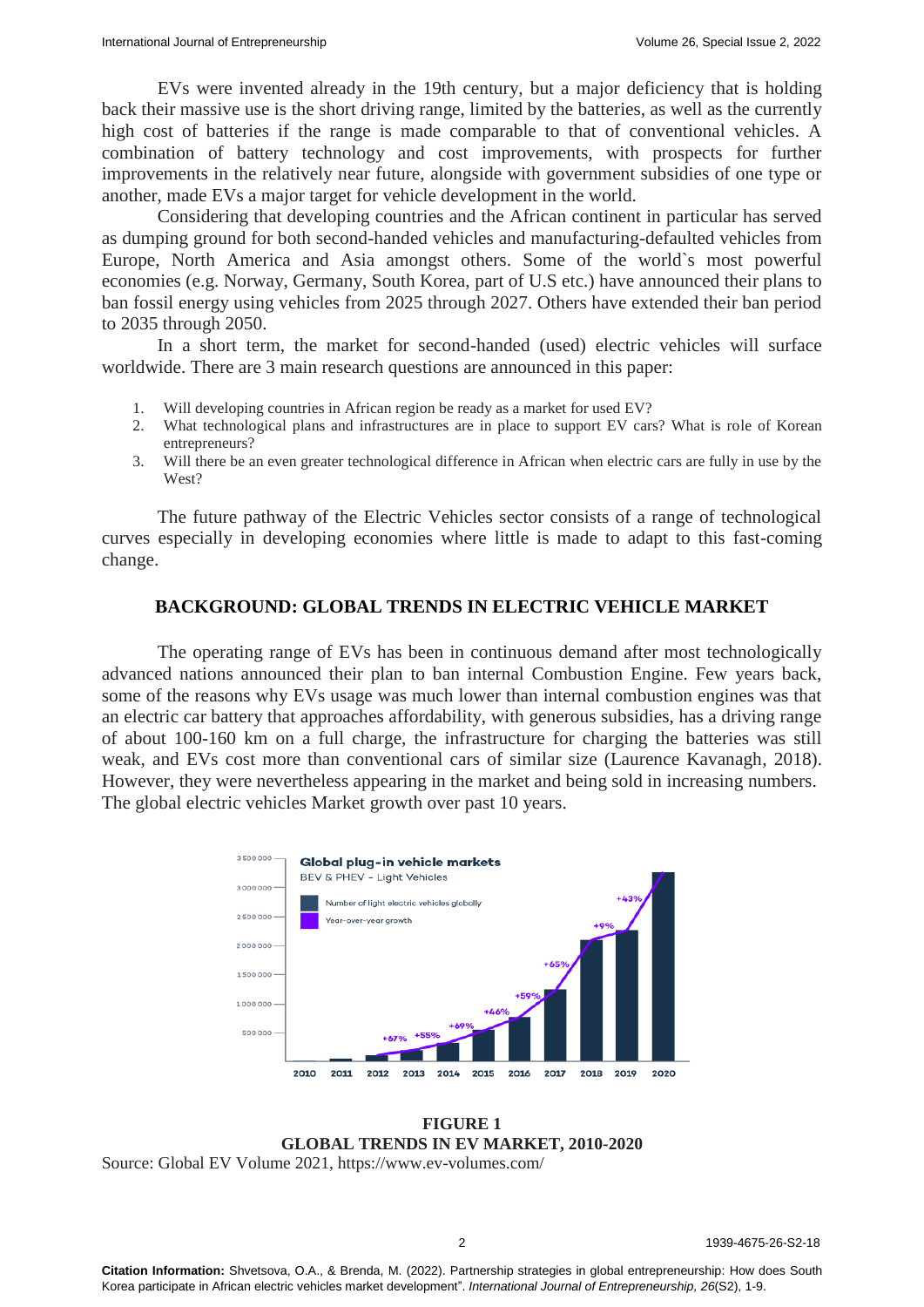Recently, as automobile producers were obliged to prioritize their projects due to COVID 19`s major economic impact, pressing technological advancements, such as electric vehicles received more attention and subsidies (table 1). Many countries target deadlines for Level three and four Autonomous Vehicles (AV), which were initially set for 2022, have been postponed to several years (Paul Eichenberg, 2020).

For example, Volvo`s plan to present a fully-autonomous Level 4 system by 2024, has pushed back the Level 4 target date to 2027 and will now aim to present a Level 3 AV model around the same timeframe as they had originally planned for a Level 4. Argo and Ford also delayed their robot-taxi and AV programs while committing an additional \$28 billion to EV.

| <b>TABLE 1</b>                             |                                                                                                                                                                                                   |                                                                                                                                                                     |  |  |  |
|--------------------------------------------|---------------------------------------------------------------------------------------------------------------------------------------------------------------------------------------------------|---------------------------------------------------------------------------------------------------------------------------------------------------------------------|--|--|--|
| DIFFERENCE BETWEEN INTERNAL COMBUSTION AND |                                                                                                                                                                                                   |                                                                                                                                                                     |  |  |  |
| <b>ELECTRIC VEHICLES</b>                   |                                                                                                                                                                                                   |                                                                                                                                                                     |  |  |  |
| <b>Features</b>                            | <b>ICE</b> (Internal combustion<br><b>EVs</b> (Electric Vehicles)<br>Engine)                                                                                                                      |                                                                                                                                                                     |  |  |  |
| Engine                                     | Combustion engine<br>Rechargeable battery                                                                                                                                                         |                                                                                                                                                                     |  |  |  |
| Energy                                     | Electrical power<br>Gas power                                                                                                                                                                     |                                                                                                                                                                     |  |  |  |
| Maintenance<br>cost                        | Less cost efficiency<br>especially as car ages.<br>Changing the transmission<br>fluid, engine oil, coolant, belt<br>and frequent stops at gas<br>stations can be expensive and<br>time consuming. | More cost efficient.<br>Frequent Battery charge<br>and update through<br>Bluetooth or Wi-Fi.<br>Replacing battery can be<br>expensive after the<br>warranty period. |  |  |  |
| Source of<br>energy                        | Fuel (gasoline and diesel)                                                                                                                                                                        | Coal, gas or Renewable<br>(wind, solar, hydrogen)                                                                                                                   |  |  |  |
| Environment                                | Less friendly                                                                                                                                                                                     | More friendly                                                                                                                                                       |  |  |  |
| Car parts                                  | More car parts (more<br>assembling time)                                                                                                                                                          | Less car parts (less<br>assembling time)                                                                                                                            |  |  |  |

Source: Made by authors

EVs unique eco-friendly features, high speed and no noise attracts the customers globally than ICE Vehicles as they create very less air and noise pollution (K. Nandini Tomekar, 2019).

#### **METHODOLOGY**

### **Research Goal**

This study examines how the change from internal combustion engine cars to Electrical vehicles may affect the car market in developing countries, African countries in particular. To investigate this, a systematic overview of online data using archival analysis of relevant reports and articles related to electric cars in Africa was performed.

#### **Methods**

This systematic review was gathered from electronic databases from 2010 to 2020 Web of Science and Google Scholar. About 147 other relevant reports and articles related to challenges and opportunities were found (table 2). There are two types of data were collected: primary (focus interview) and secondary (literature review; open access source review).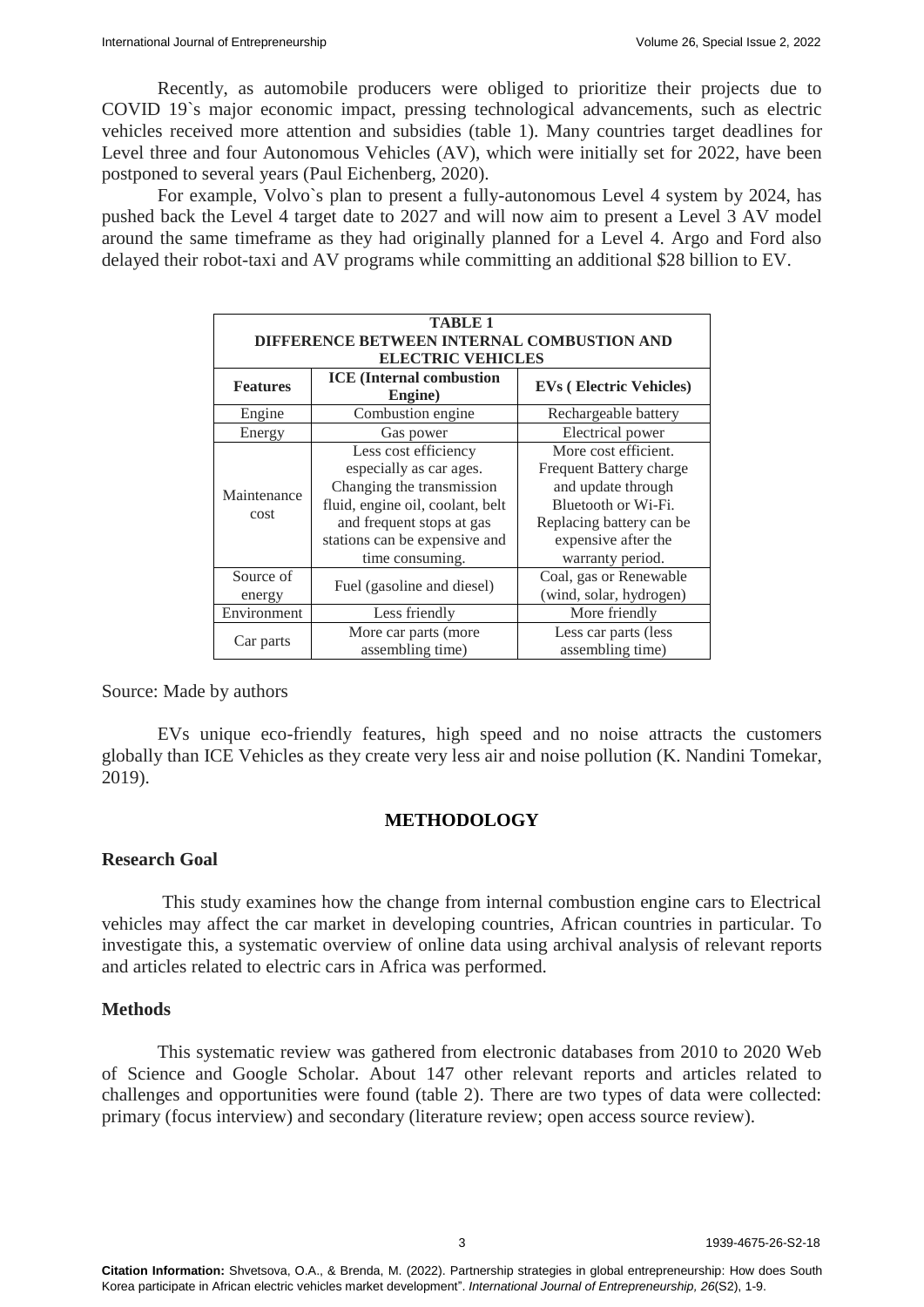| <b>TABLE 2</b>                   |                                     |               |                                                                                                                                                                                                                                                                                                                                                         |  |
|----------------------------------|-------------------------------------|---------------|---------------------------------------------------------------------------------------------------------------------------------------------------------------------------------------------------------------------------------------------------------------------------------------------------------------------------------------------------------|--|
| <b>SOURCE OF DATA COLLECTION</b> |                                     |               |                                                                                                                                                                                                                                                                                                                                                         |  |
| <b>Source</b><br>type            | <b>Total number</b><br>of resources | <b>Period</b> | <b>Example</b>                                                                                                                                                                                                                                                                                                                                          |  |
| Research<br>article              | 23                                  | 2010-2021     | Gonzalez, C. and S. R. K. Jensen (2015), 'IRF World Road<br>Statistics 2015: Data 2008 - 2013', International Road<br>Federation, Geneva. Grubel, Herbert G. "International Trade<br>in Used Cars and Problems of Economic Development."<br>World Development 8, no. 10 (October 1980) 781-88.                                                          |  |
| Report                           | 5                                   | 2015-2021     | UN Environment Program report from October 2020: Global<br>Trade Used Vehicle Report;<br>Center for Science and Environment, CSE<br>(2018).'Clunkered Combating Dumping of Used Vehicles:<br>A Roadmap for Africa and South Asia.' Clean Air Network<br>Nepal. (2015). A Global Strategy to Introduce Low Sulphur<br>Fuels and Cleaner Diesel Vehicles. |  |
| Website                          | 11                                  | 2017-2021     | Deloitte. (2016). Deloitte Africa Automotive Insights.<br>Retrieved April 19, 2018, from<br>https://www2.deloitte.com/content/dam/<br>Deloitte/za/Documents/manufacturing/ ZA_Deloitte-Africa-<br>automotive-insightsEthiopia-Kenya-Nigeria-Apr16.pdf                                                                                                   |  |
| <b>Book</b>                      | 5                                   | 2010-2021     | Coffin, D., Horowitz, J., Nesmith, D., & Semanik, M.<br>(2016). Existing Barriers to Trade in Used Vehicles. United<br>States International Trade Commission.                                                                                                                                                                                           |  |
| Interview<br>(primary<br>data)   | $\overline{2}$                      | 2020-2021     | Korean company + African company (Kiira Motors<br>Corporation)                                                                                                                                                                                                                                                                                          |  |

Source: made by authors

#### **Scope of the Study**

The scope of this study is based on the challenges faced by Africa to adapt to electric vehicles despite the increasing world market shares. An Electric Vehicle (EV) operates on a rechargeable electrical battery. Therefore, such a vehicle is seen as a possible replacement for current-generation automobiles to address rising pollution, global warming, depleting natural resources, etc.

#### **Statistics and Examples**

African countries are by 95 percent of automobile consumers of used vehicles. Most of whom (if not all) are still fully into internal combustion engine cars (Jonathan Gaventa, 2021). Among the eleven car production countries in African, even the top two producers, (Morocco and South Africa) are still high in internal combustion engine vehicles production. For examples: In South Africa, out of 12 millions cars that run the streets, only 1000 cars are electric vehicles. In Kenya, the [average age](https://www.unep.org/resources/report/global-trade-used-vehicles-report) of imported used cars is seven years. In Ethiopia and Nigeria, most imported vehicles are more than 11 years old; a quarter of vehicles imported to Nigeria are more than 19 years old. [Cape Verde](http://tda-mobility.org/wp-content/uploads/2019/04/Cabo-Verde-Electric-Mobility-Policy-Chapter.pdf) Island has set an end to used vehicles imports by 2035.

Only South Africa, Egypt and Sudan have banned used car imports entirely. However, due to heavy reliance on used car imports and major infrastructure constraints, the pathway to EVs in many African countries is far less clear.

# **Survey and Results. Electric Vehicles Market Challenges in Africa**

#### **South Korea Establishes Partnership with Africa**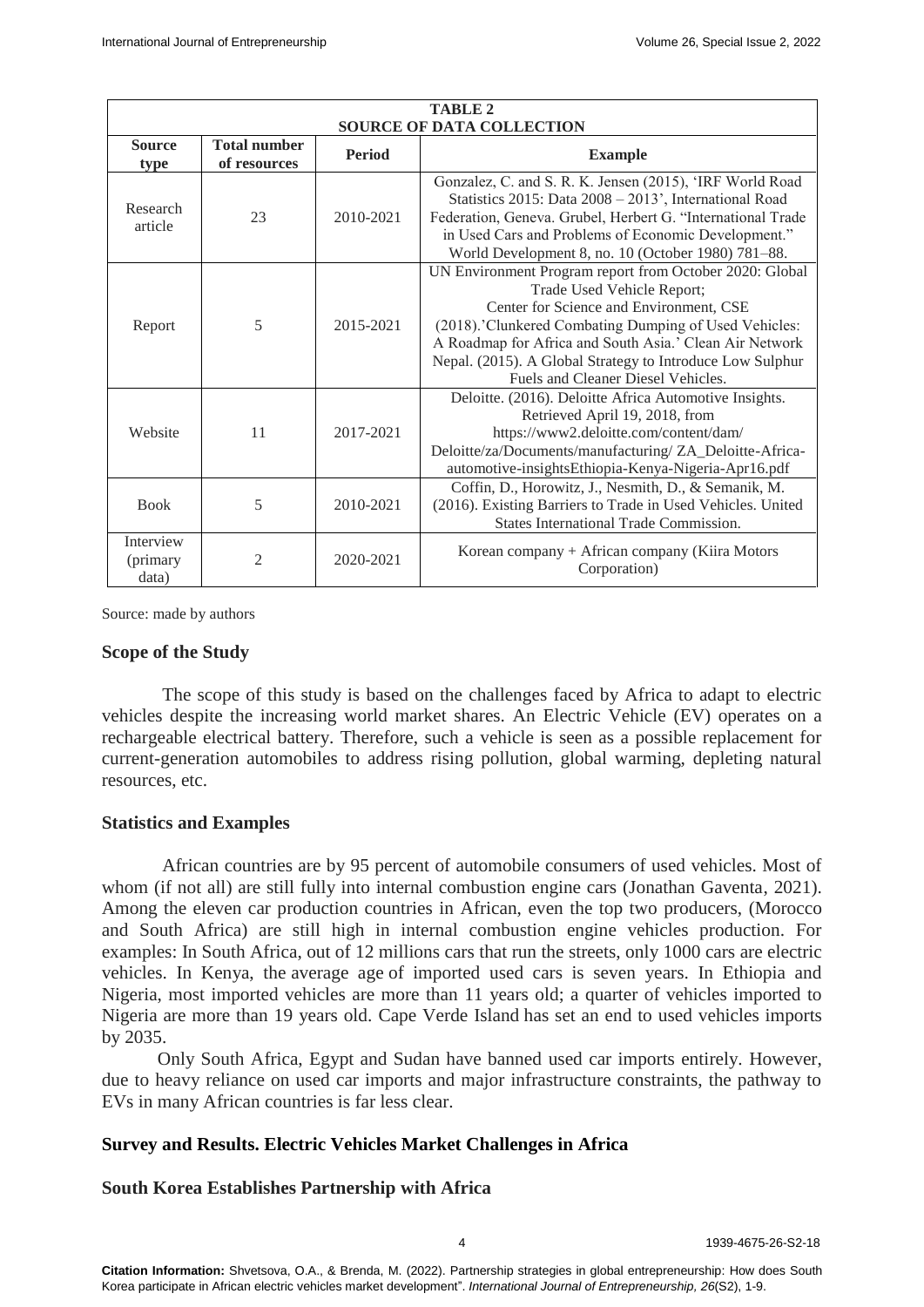South Korea wants a seat at the table in sub-Saharan Africa. It is seeking to define its policies toward the region and assess how it might fit into Africa's pre-existing network of traditional partners and new entrants. In December, I had the honor of representing CSIS at the second Seoul Dialogue on Africa, the theme of which was "Africa's Integration: Legacies and New Horizons." The event was hosted by the Korea-Africa Foundation, an arm of the Korean Foreign Ministry, which promotes cooperation between Korean and African private sectors. It brought together experts from around the world to provide insight into African demographic, economic, and security trends to a diverse audience of academics, practitioners, and diplomats. The conference showcased Seoul's commitment to increasing its engagement and assisting its African counterparts in developing their economies, as well as to signal potential opportunities to deepen collaboration with the United States (Center for Strategic and International Studies, 2020).

The very theme of this conference hints to where Seoul is on its journey to African partnership. Let's start with "legacies." Under President Roh Moo-hyun (2003-2008), South Korea started to renew its ties with the continent. His government announced Korea's Initiative for African Development in 2006, and he embarked on the first presidential trip to the region in 24 years. His immediate successors, Lee Myung-bak and Park Geun-hye, followed suit with their own travels to Africa. The final panel at the event featured presentations on UK, U.S., Chinese, and Turkish partnership strategies with Africa, suggesting Korean policymakers see value in these historical and current examples to inform their own path.

Now let's look at "new horizons," the true centerpiece of this dialogue. Current President Moon Jae-in has been slow to develop his own policy toward the region, although his foreign minister recently visited Ghana, Ethiopia, and South Africa. If the Seoul Dialogue on Africa is any indication, Moon wants to approach Africa with a fresh perspective focusing on youth, technology, and entrepreneurship.

The Korea-Africa Foundation hosted the Korea-Africa Youth Forum just prior to the conference, which provided panel discussions on African start-ups and an opportunity for young African and Korean entrepreneurs to network. The GSMA trade association [reports](https://www.gsma.com/mobilefordevelopment/blog-2/africa-a-look-at-the-442-active-tech-hubs-of-the-continent/) that there are more than 442 active tech hubs in Africa as of 2018, and that Amazon, Facebook, and Google are already investing in some of these companies, making support to tech entrepreneurs a potentially important partnership strategy. The Korea-Africa Foundation also provided African graduate students an afternoon to present their research to experts and peers for feedback, again highlighting Seoul's intention to support African youth and build early relationships with people who could emerge as Africa's industry and political leaders.

Africa, among other developing countries is slowly make sustainable plans for EVs and is still to touch necessary approaches related to EV product technology, Battery industry, markets research, consumer behavior, policy, infrastructure, and cultural meaning' (Geels, 2015). This interpretation is helpful for understanding that EVs challenges in Africa are not driven by single factors such as price or technological change, but typically involves coevolution between multiple developments.

Policies

As Electric Vehicles are in the nascent stage on the continent, most countries are yet to set out incentives for the deployment of EVs, such as free charging stations, Green bank loans, etc. However, some countries have taken a few initiatives, which are likely to boost the EV demand. Moreover, favorable government policies and incentives will offer lucrative opportunities to major players to promote the adoption of electric vehicles over the coming years in the region.

The African continent is also part of this growing electric-powered transport wave. Several African countries such as Kenya and Rwanda have adopted tax incentives to encourage electric vehicle imports and are working on developing their own electric two- and threewheelers (figure 2).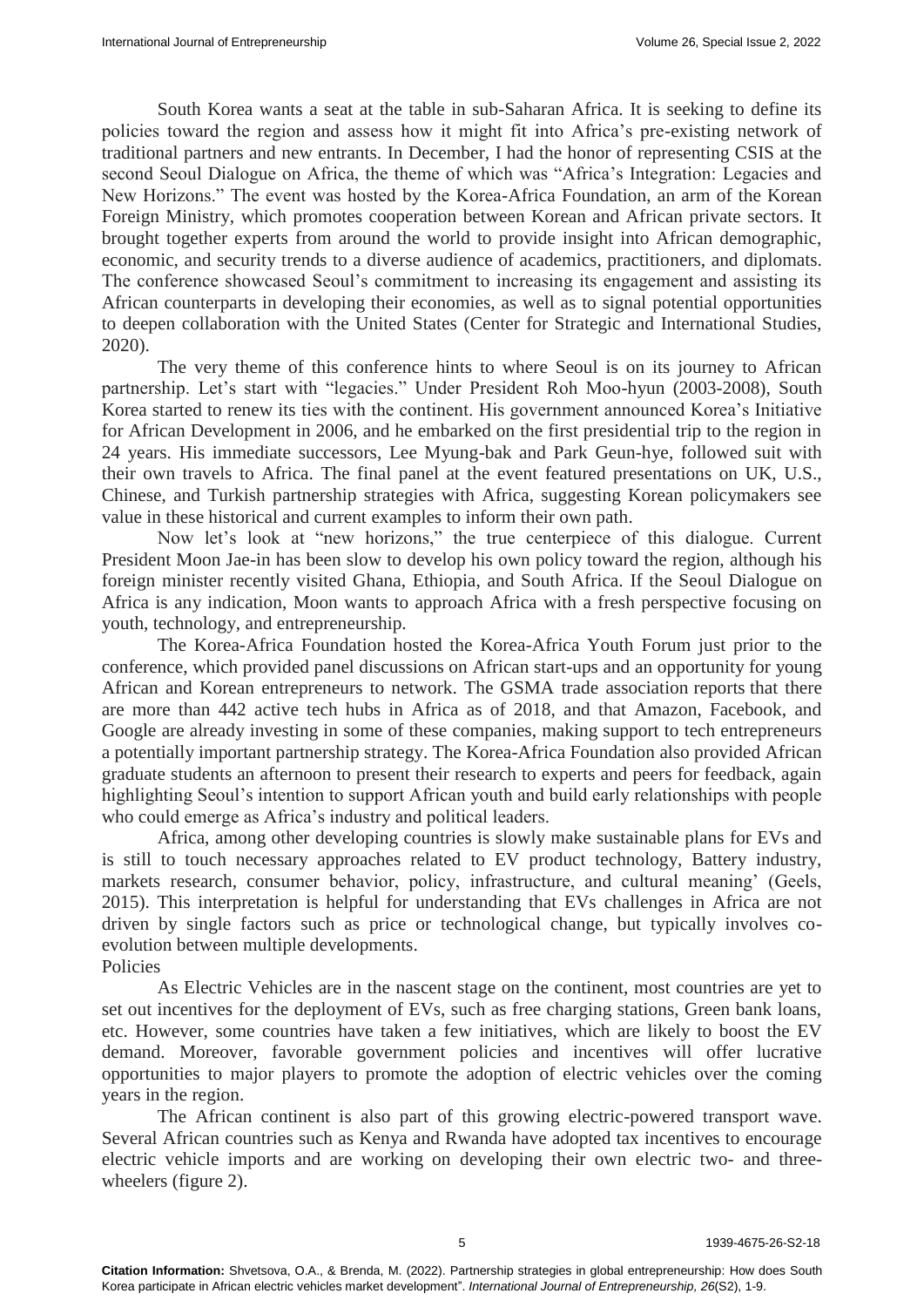

**FIGURE 2 KENYA GETS ELECTRIC MOTORCYCLES**

Source: [UN Environment Program report,](https://www.unep.org/resources/report/global-trade-used-vehicles-report) October 2020

The growing focus of the governments across the region to promote the use of electric vehicles and increased awareness about energy storage solutions in the renewable-based power sector is expected to drive the market during the forecast period

A few countries are already tapping into this potential. In Kigali, Rwandan startup [Ampersand](https://www.fastcompany.com/90460273/this-electric-motorcycle-startup-is-transforming-the-rwandan-taxi-industry) is introducing a fleet of electric motorcycle taxis and plans to expand to other East African countries. In Uganda, locally manufactured electric buses from [Kiira Motors](https://www.sustainable-bus.com/news/kiira-motors-corporations-kayoola-electric-bus-made-in-uganda/) have started transporting passengers in Kampala (figure 3).



# **FIGURE 3 SUSTAINABLE ELECTRIC BUSES 'MADE IN UGANDA'**

Source: Kiira Motors Corporation, 2020

Namibian start-up ebikes 4 Africa with electric bicycles supplying the tourist market and finally in Nigeria, Jet Motor Company has partnered with GIG Logistics to provide its EVs for both transport and logistics services in the Nigerian market.

# **International Cooperation and Projects**

As the demand for electric vehicles is growing in the region, companies such as Tesla Motors Inc., Volkswagen AG, Toyota Motor Corporation, Nissan Motor Co. Ltd, and Geely, among others, are entering into partnerships, joint ventures, acquisitions with major players in the market. Although the electric vehicle market in the African region is in the nascent stage, various key players in the market are trying to establish new facilities for product development, thereby, increasing their presence in the market. For instance.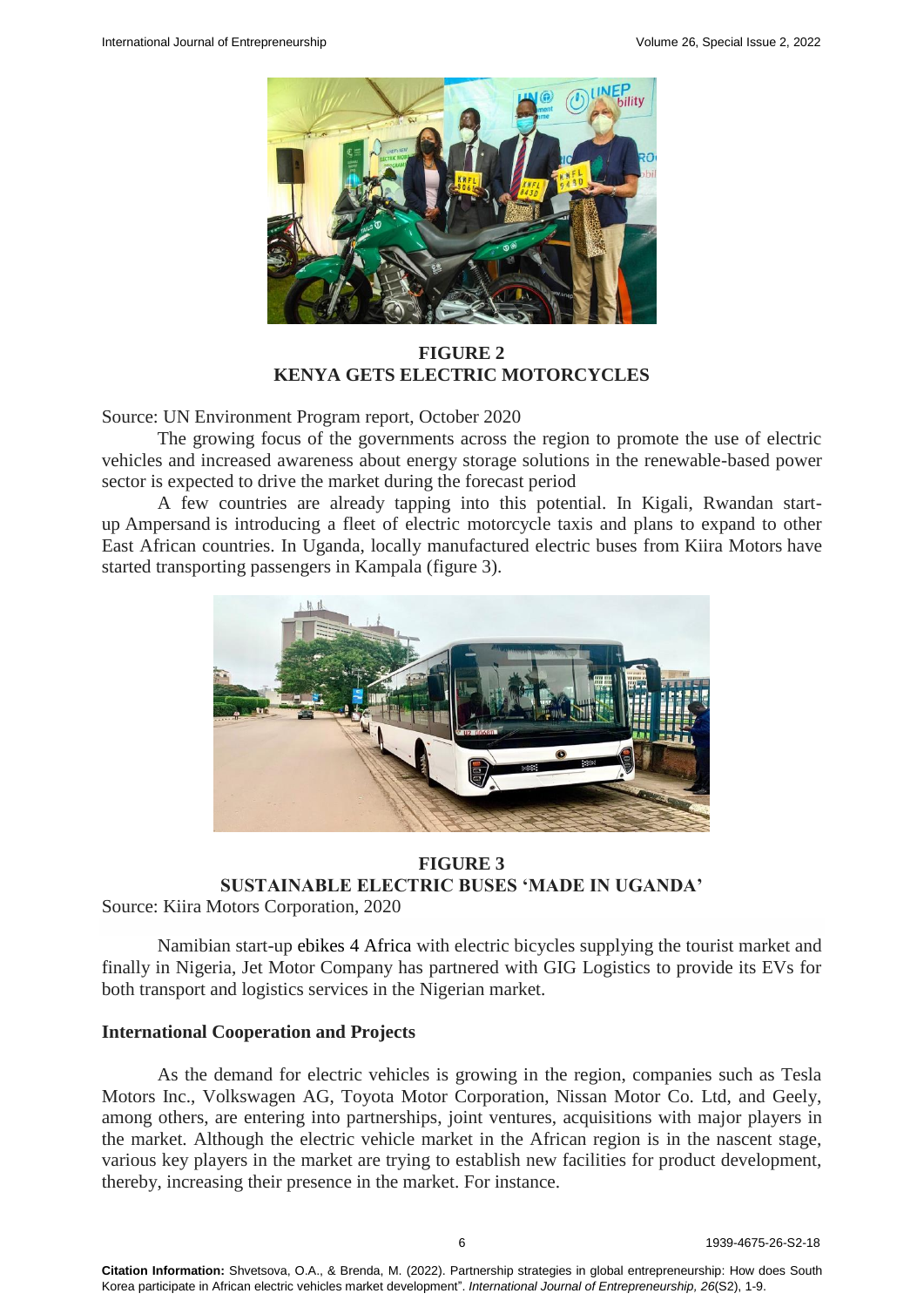- In October 2019, to increase their presence in the African market, Volkswagen and Siemens signed an agreement to start an electric mobility feasibility project in Rwanda, East Africa.
- In November 2019, Foton Motors started to localized AUV pure-electric Bus production with new energy technology in Cairo, Egypt. Some of the other key players in the market include Ford Motor Company, Groupe PSA, Kia Motors Corporation, Groupe Renault, Daimler AG, BMW, Hyundai Motor Company, BYD Company Ltd, Continental AG, etc.
- In February 2021, Rubicon, a commercial solar components and solutions supplier in South Africa, announced that it is bringing a Tesla Model X Performance Edition all-electric SUV into the country to emphasize its focus on electric mobility in the country.
- In June 2020, Nissan announced a four-year business strategy for the Middle East, Africa, and India to increase its presence in these regions. Nissan plans to introduce eight new models, focus on core segments to channel investment to profitable products, and give regional priority on Sports Utility Vehicles (SUV) and affordable sedan models (B-sedan segment) as a part of this strategy.

The Middle-East and African electric vehicle market was valued at USD 35 million in 2020, and it is expected to reach USD 84 million by 2026, registering a CAGR of over 15% during the forecast period (2021-2026).

# **Main Challenges**

For about century now, the notion that Electric Vehicles (EVs) could be an alternative Internal Combustion Engine was unthinkable. With evolving policies, technological advancements, and the growing popularity of EV companies, EVs are now sharing the same roads with conventional vehicles. Some regions already perceived it as the future of transportation. The adoption of EVs across the globe has increased more than six-fold since 2015.

### **Government Policies**

Unlike in most developed countries where government policies are forcing automotive markets to embrace more climate-friendly options like EVs, most Africa's governments are more relaxed.

Poor Infrastructure – Roads, Electricity, EV chargers: The relatively slow adoption of EVs in Africa faces infrastructural challenges like weak electricity grids, Bad roads and few charging stations.

Frequent blackouts in some countries could limit consumer demand for electric cars, as it cuts off access to transport. For example, in Nigeria, the average access to electricity is about 12 hours and there are no known public EV charging stations in the country.

Better still, South Africa which is ranked fifth globally in the ratio of public Electric Vehicle (EV) chargers to electric vehicles in 2020 after Korea, Chile, Mexico, and the Netherlands have more chargers per EV. Insufficient charging infrastructure continues to prevent wider use, as does the low supply of appropriate electric vehicles in many sectors, such as heavy industry.

Average cost of living: Despite falling battery costs, the promise of savings over the lifetime for an EV, the upfront prices remain out of the range of average Africa. According to Cox Automotive, the average cost of a new electric vehicle is about \$55,600 (N23M). This is way above the average yearly salary of N2M of an average Nigerian living in Lagos.

#### **RESULTS**

Reveal that low-income households, the cost and maintenance of EVs and the sluggish government attitude of most African countries towards electric car adoption may even widen the technological gaps with the developed (advanced) economies in the short-run. This review is important for legislators to comprehend the challenges and prospects related to this change from CEV to electric vehicles because it explains the stability of the EV market and the niches in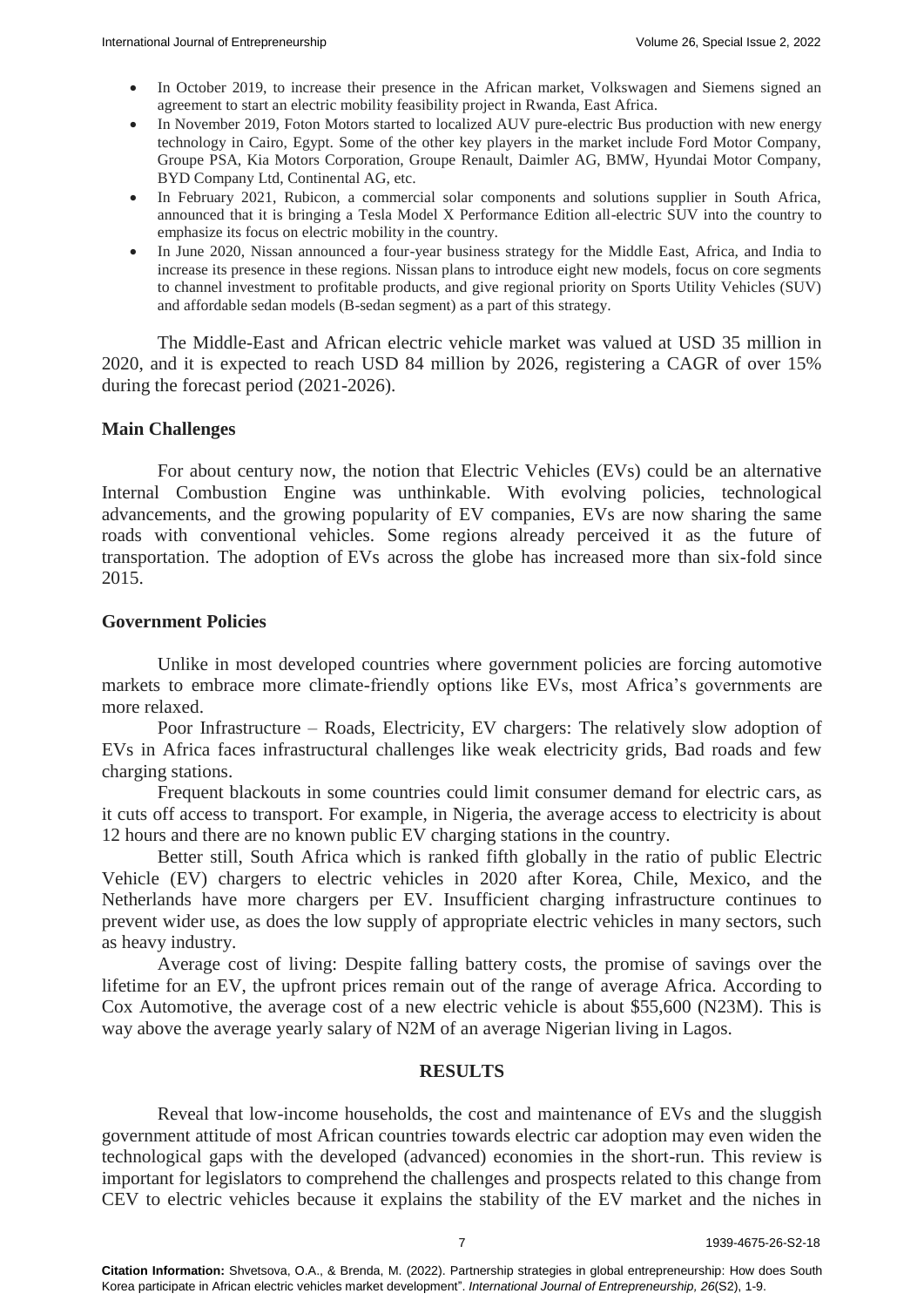Africa, including regulations, plans on this new technology, demand structures and prospects for the EVs in this part of the world.

### **Discussion Future Perspectives of EV Market Development in Africa**

The future of transportation appears to be electric. More and more people across the globe are opting for electric vehicles and the industry is undeniably on a positive trajectory. According to the International Energy Agency, the number of electric cars, trucks, vans and buses on the world's roads is on course to increase from 11 million vehicles to 145 million by the end of the decade.

This growth is being driven by the technological advancements in charging systems and battery ranges, as well as policies being adopted by governments to divest from fossil fuels and address the climate crisis. The substantial investments automobile giants are making to go electric are further signs that electric vehicles are the future.

As EVs begin to be imported in Africa once their original owners in Europe, Japan or North America have moved on to newer models. This would see a small number of used electric cars exported to Africa over the next few years, then a greater number in the coming years.

Firstly, Even a relatively slow diffusion of EVs may face challenges in African countries with weak electricity grids. Electricity systems in many African countries are already under strain still struggling to sustain daily household basic needs. Frequent brownouts in some countries could limit consumer demand for electric cars, as power cuts would cut off access to transport. For example, In Mozambique, only a third of households have regular electricity access (though the government targets universal energy access by 2030). While most of these households are not car owners, transport services in rural areas such as minibus and motorcycle taxis will struggle to go electric until a more extensive electricity grid is in place.

Secondly, EV market adapts to local needs by transporting electrification. For consumers affected by regular power cuts, it may be possible to use electric car batteries with smart technologies and appropriate regulation to power domestic usages until grid electricity is restored.

Thirdly, it is also likely that electric cars will only be a minority part of Africa's electric mobility journey. Africa has the smallest [per capita car ownership level](https://webstore.iea.org/download/direct/2892) of any region in the world. Private cars represent [a minority of journeys](https://www.google.com/url?sa=t&rct=j&q=&esrc=s&source=web&cd=&cad=rja&uact=8&ved=2ahUKEwjrmPK_6YLuAhUzRxUIHarqCH0QFjAAegQIARAC&url=https%253A%252F%252Fwww.mdpi.com%252F2673-4060%252F1%252F1%252F3&usg=AOvVaw0anzuYZDygPXHo_3cCyRHW) in sub-Saharan Africa. Other segments – buses, shared minibuses, taxis and moto-taxis, motorcycles and even bicycles – may be better suited to be electrified first.

Finally, the dumping of internal combustion engine vehicles in rich countries could mean a flood of redundant petrol and diesel cars being exported to Africa, with vehicle electrification in Africa remaining sluggish.

This could exacerbate global environmental inequity. Health impacts from air pollution in African cities would continue to worsen, while air quality would improve in the developed world as diesel and petrol cars disappear.

#### **CONCLUSION**

While the world's biggest economy has started adopting measures that would benefit the adoption soon, Africa has shown little progress. The huge gap in adoption between regions is related to the level of the challenges affecting the EVs growth.

Fewer electric cars are in operation in most African countries because the most popular vehicles are second-hand cars, an estimated 40% of the global exports of used vehicles go to Africa. Specifically, in Nigeria, Kenya and Ethiopia it is estimated that the proportion reaches about 80%–90% of total vehicles imported.

The Electric Vehicle market is expected to witness substantial growth owing to the fast adoption rate of electric vehicles across the region. Sub-Saharan African (SSA) countries are in urgent need for alternative energy sources for transport to solve the growing burden of fuel